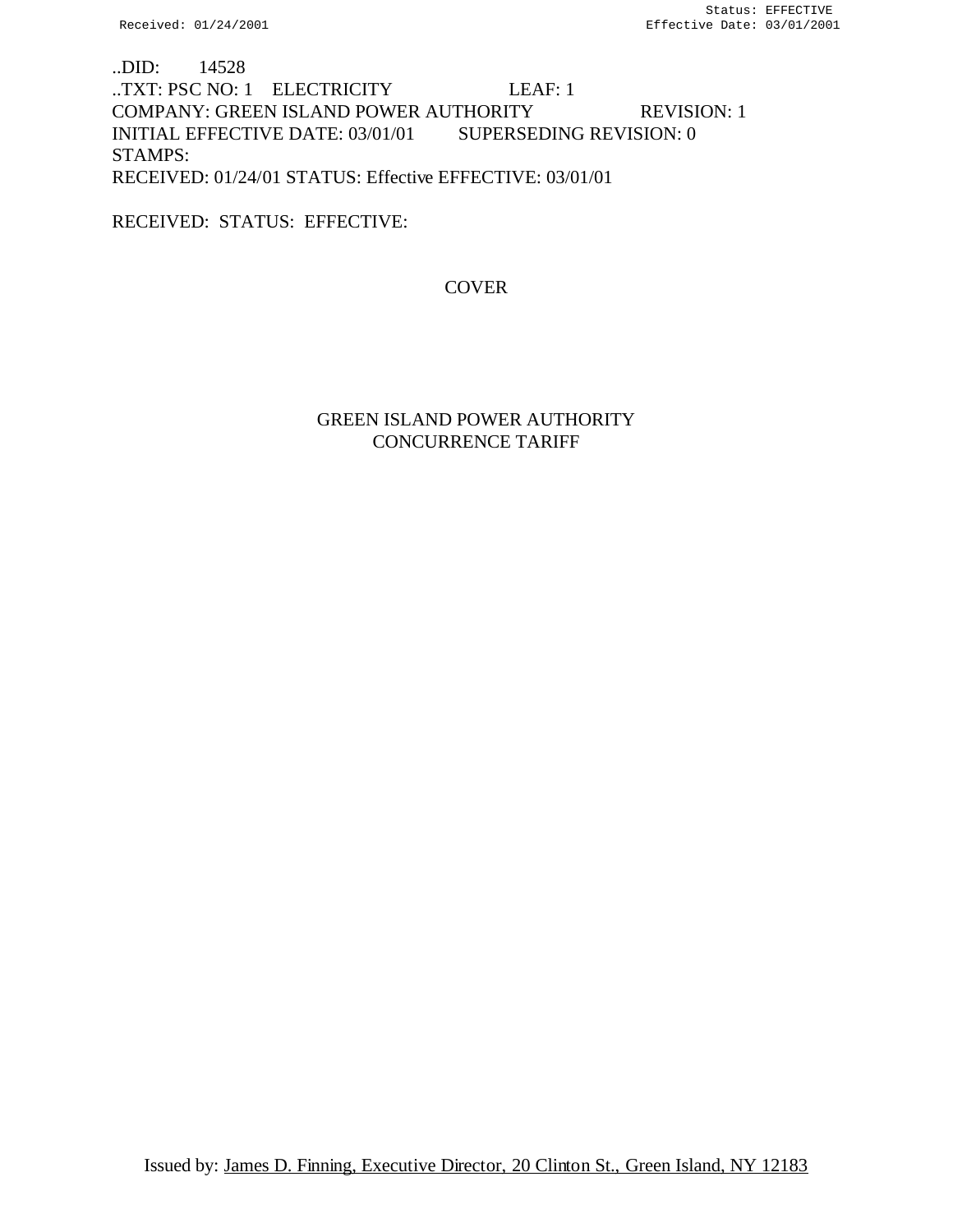# PSC NO: 1 ELECTRICITY LEAF: 2 COMPANY: GREEN ISLAND POWER AUTHORITY REVISION: 2<br>INITIAL EFFECTIVE DATE: 6/29/07 SUPERSEDING REVISION: 1 INITIAL EFFECTIVE DATE: 6/29/07

# TABLE OF CONTENTS

LEAF #

| I.      | <b>GENERAL INFORMATION</b> |                                                                              |   |  |  |
|---------|----------------------------|------------------------------------------------------------------------------|---|--|--|
|         | Α.                         | CONCURRENCE 3                                                                |   |  |  |
|         | B.                         | TERRITORY TO WHICH SCHEDULE APPLIES                                          | 3 |  |  |
| $\Pi$ . |                            | <b>SERVICE CLASSIFICATION NO. 1</b><br>Residential                           |   |  |  |
| III.    |                            | <b>SERVICE CLASSIFICATION NO. 2</b><br>General Service - Demand Metered      | 6 |  |  |
| IV.     |                            | <b>SERVICE CLASSIFICATION NO. 2A</b><br>General Service - Non-demand Metered | 8 |  |  |
| V.      | <b>CHARGES</b>             |                                                                              |   |  |  |
|         | $A_{\cdot}$                | <b>RECONNECTION CHARGE</b>                                                   | 9 |  |  |
|         | $\mathbf{B}$ .             | <b>INSUFFICIENT FUNDS CHECK CHARGE</b>                                       |   |  |  |
|         | C.                         | POLE ATTACHMENT RATES                                                        |   |  |  |

Issued by: John J. Brown, 69 Hudson Avenue, Green Island, NY 12183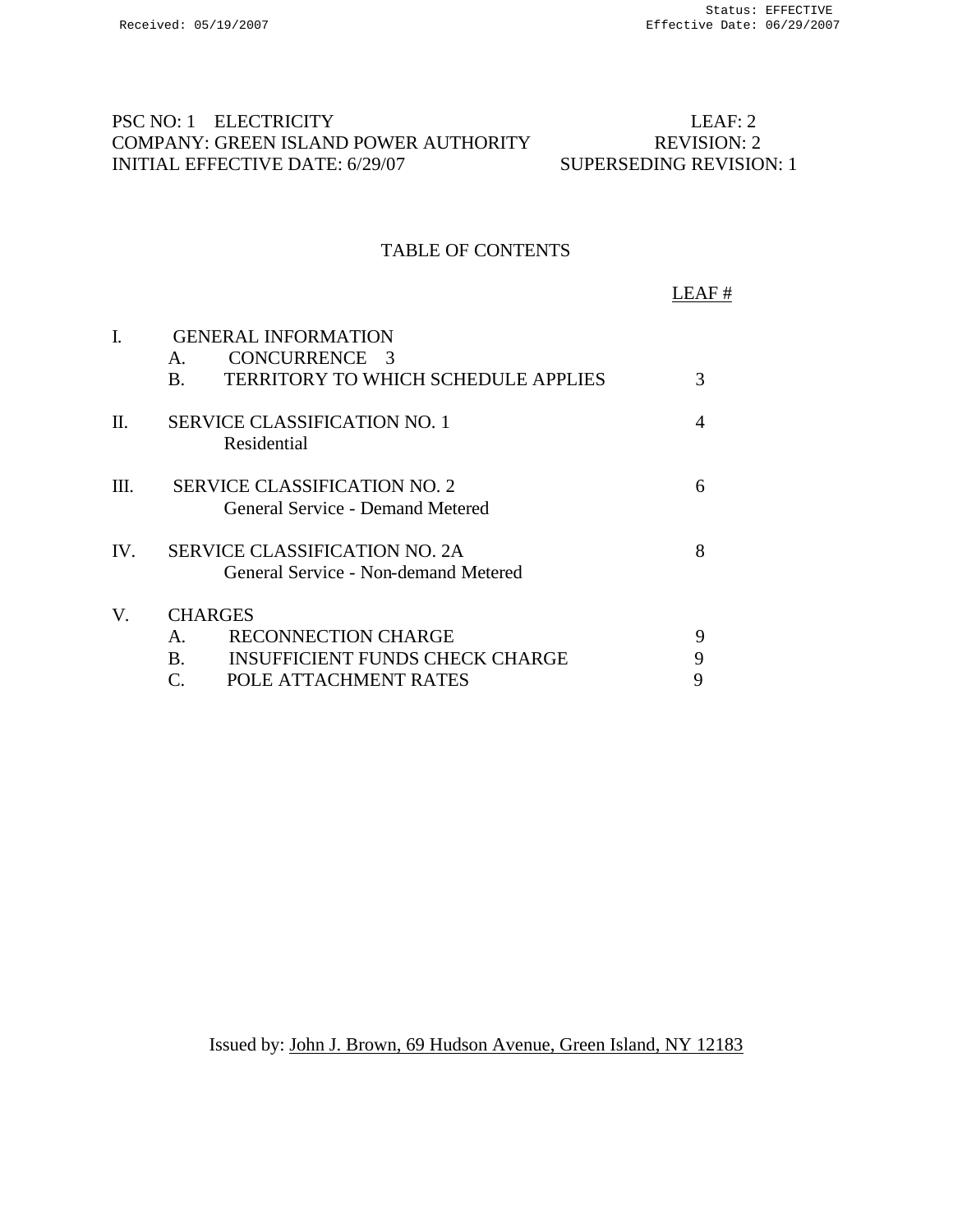# ..DID: 14531 ..TXT: PSC NO: 1 ELECTRICITY LEAF: 3 COMPANY: GREEN ISLAND POWER AUTHORITY REVISION: 1 INITIAL EFFECTIVE DATE: 03/01/01 SUPERSEDING REVISION: 0 STAMPS: RECEIVED: 01/24/01 STATUS: Effective EFFECTIVE: 03/01/01

# GENERAL INFORMATION

# A. CONCURRENCE:

The Village of Green Island concurs in and agrees to abide by the rules and regulations as set forth in the generic tariff filed by the New York Municipal Power Agency (NYMPA) in Case No. 97-E-1575.

# B. TERRITORY TO WHICH SCHEDULE APPLIES

These rates, rules and regulations are applicable to the Village of Green Island.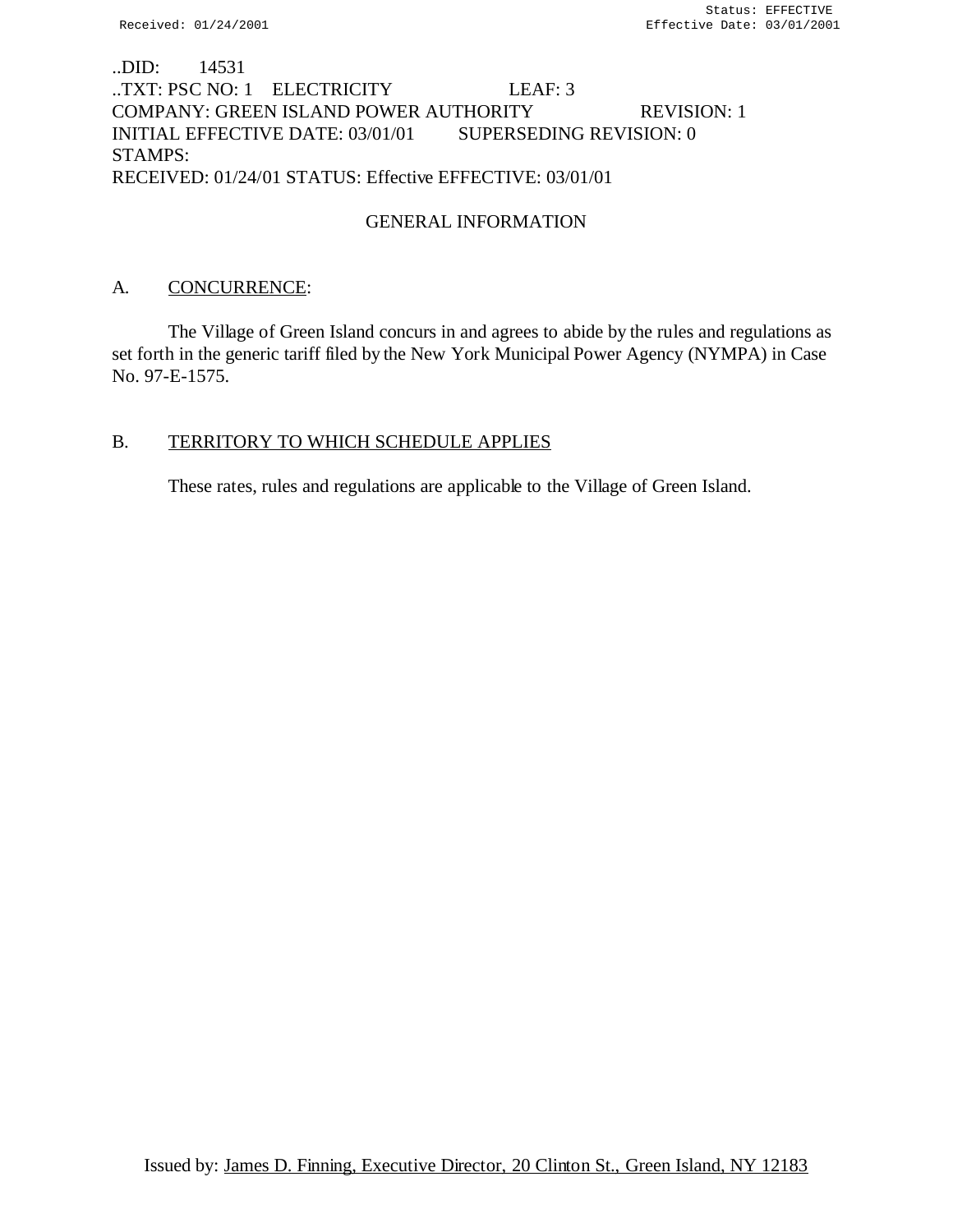#### PSC NO: 1 ELECTRICITY LEAF: 4 COMPANY: GREEN ISLAND POWER AUTHORITY REVISION: 3 INITIAL EFFECTIVE DATE: 12/01/11 SUPERSEDING REVISION: 2 Issued pursuant to Commission Order in Case 11-E-0387 effective November 21, 2011.

#### **SERVICE CLASSIFICATION NO. 1**

Residential

### **APPLICABLE TO USE OF SERVICE FOR:**

Single-phase residential purpose usage in an individual residence; in an individual flat or individual apartment in a multiple-family dwelling; for residential purposes in a rooming house where not more than four (4) rooms are available for rent; and for single phase farm service when supplied through the farm residence meter; use exclusively in connection with religious purposes by corporations or associations organized and conducted in good faith for religious purposes, and including the operation by such corporation or association of a school, not withstanding that secular subjects are taught at such school; for single-phase service exclusively in connection with a community residence as defined in subdivision 28, 28A or 28B of section 1.03 of the Mental Hygiene Law, provided that such residence is operated by a not-for-profit corporation and if supervisory staff is on site on a twenty-four hour per day basis that the residence provides living accommodations for fourteen or fewer residents; and use for any post or hall owned or leased by a not-for-profit organization that is a veterans organization.

#### **CHARACTER OF SERVICE:**

Continuous, Alternating Current at approximately 60 Cycle, 120 Volt, two wire or 120/240 volt, three wire single phase, depending upon the characteristics of the load and the circuits from which service is supplied.

| <b>MONTHLY RATE:</b>   | <b>Rate</b> |
|------------------------|-------------|
| <b>Customer Charge</b> | \$1.84      |
| Energy Charge, per kWh | \$0.06588   |

#### **MINIMUM CHARGE:**

The customer charge.

#### **TERMS OF PAYMENT:**

All bills are due when rendered. Full payment must be received on or before the date shown on the bill to avoid a late payment charge of 1.5% as provided in Rule VIII of the NYMP A generic tariff.

#### **PURCHASED POWER ADJUSTMENT:**

The charges set forth in this service classification shall be subject to a purchased power adjustment as explained in Rule IX of the NYMP A generic tariff.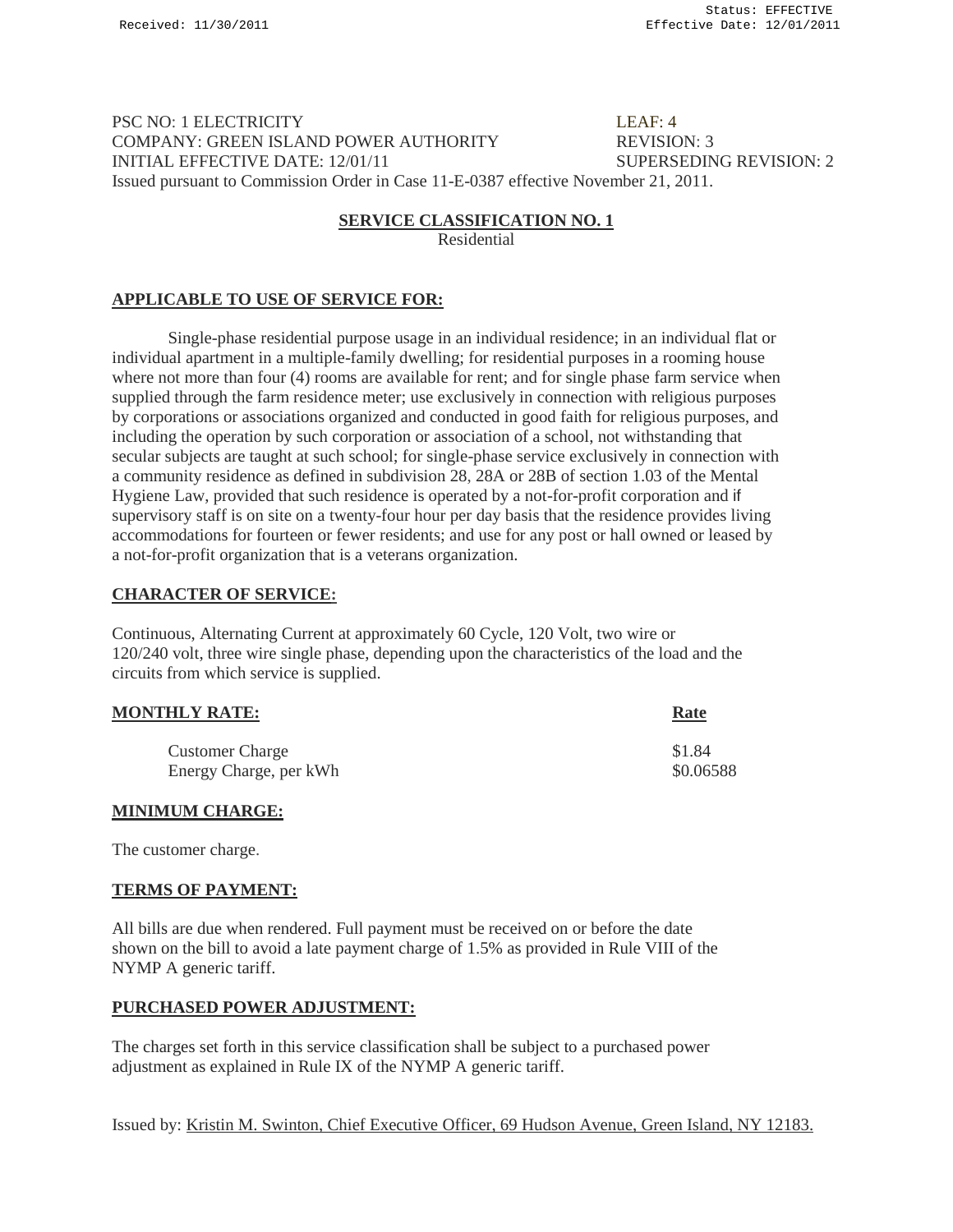# PSC NO: 1 ELECTRICITY LEAF: 5 COMPANY: GREEN ISLAND POWER AUTHORITY REVISION: 2 INITIAL EFFECTIVE DATE: 01/21/21 SUPERSEDING REVISION: 1 EFFECTIVE: 06/01/21

# SERVICE CLASSIFICATION NO. 1 (CONT'D) Residential

# TERMS OF PAYMENT:

All bills are due when rendered. Full payment must be received on or before the date shown on the bill to avoid a late payment charge of 1.5% as provided in Rule VIII of the NYMPA generic tariff.

# PURCHASED POWER ADJUSTMENT:

The charges set forth in this service classification shall be subject to a purchased power adjustment as explained in Rule IX of the NYMPA generic tariff.

# SPECIAL PROVISIONS:

Tenant Energy Bill Data - Residential: Upon written request from a prospective tenant, the Company will provide, at no cost, the total electric charges incurred at the prospective residential rental premises for the life of the premises, or the preceding two-year period, whichever is shorter. Prior to the commencement of the tenancy or execution of a lease, the Company will provide such information to the prospective landlord, or other authorized person, within ten days of receipt of the written request.

Issued by: Kristin Swinton, Chief Executive Officer, 69 Hudson Avenue, Green Island, NY 12183 Issued in compliance with Order of the Public Service Commission, dated December 23, 2020 in Case 20-M-0029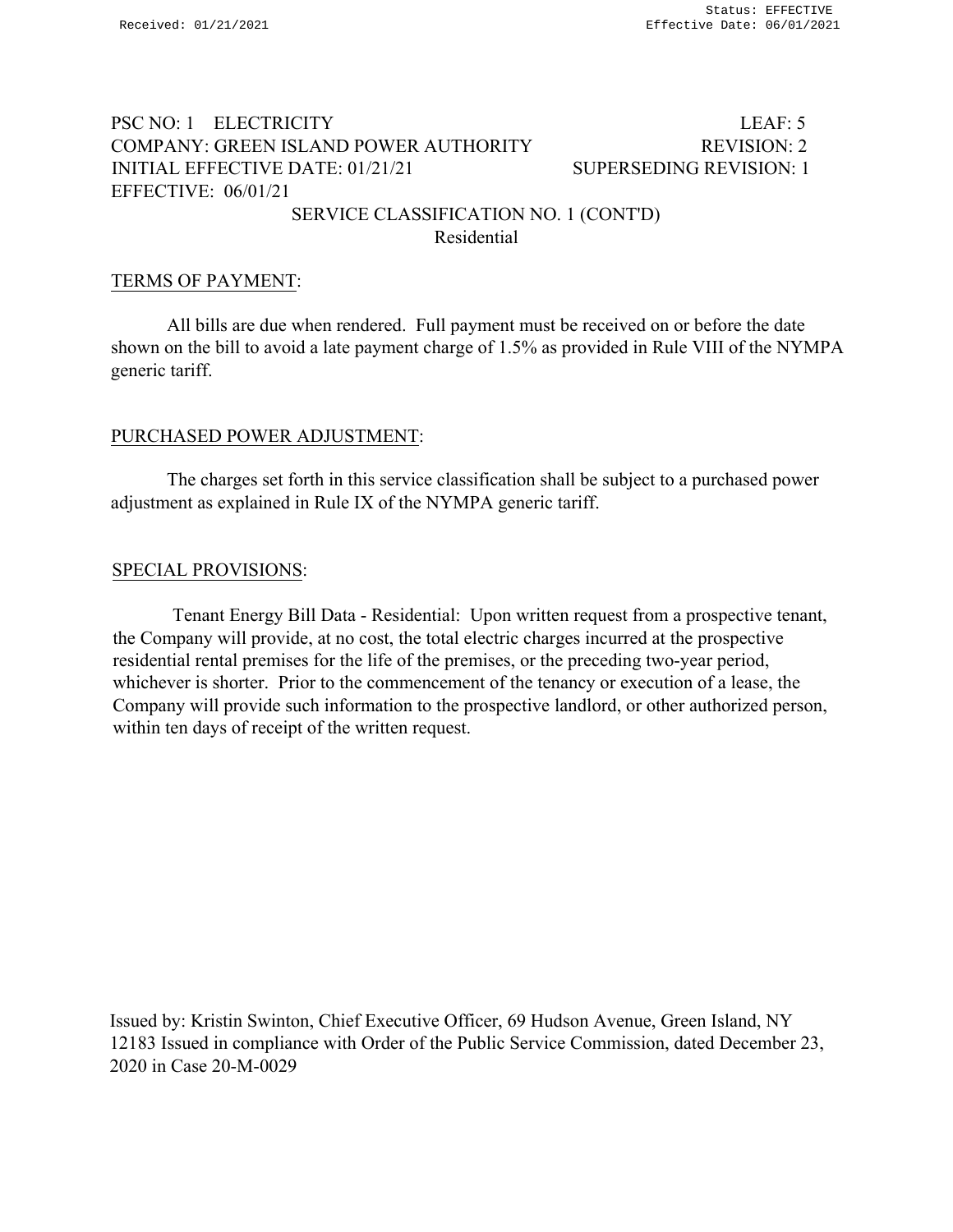PSC NO: **1 ELECTRICITY** LEAF: 6 COMPANY: GREEN ISLAND POWER AUTHORITY REVISION: 5 INITIAL EFFECTIVE DATE: 12/01/11 SUPERSEDING REVISION: 4 Issued pursuant to Commission Order in Case 11-E-0387 effective November 21, 2011.

#### **SERVICE CLASSIFICATION NO.2**

General Service - Demand Metered

### **APPLICATION TO USE OF SERVICE FOR:**

All purposes by commercial, professional, village owned property and industrial power installations at one point of delivery through a demand meter. Customers whose actual monthly energy consumption equals or exceeds 3,500 kWh, or new customers whose energy consumption is estimated by the Green Island Power Authority to exceed 3,500, in a single month shall be assigned to the SC-2 Demand class for a minimum period of one year. If consumption levels continue to meet or exceed the 3,500 kWh threshold, such customer shall remain in the SC-2 class.

Alternatively, existing customers whose metered demand equals or exceeds 5 kW, or new customers whose demand is estimated by the Green Island Power Authority to equal or exceed 5 kW shall remain in or be assigned to the SC-2 class for a minimum period of one year. If such customers' demand continues to equal or exceed 5 kW, such customer shall remain in the SC-2 class.

Customers whose metered energy remains less than 3,500 kWh per month, and whose peak demand remains at less than 5 kW, for a period of one year, shall be reassigned to the SC-2A class.

# **CHARACTER OF SERVICE:**

Continuous, alternating current, 60 Cycles, Single and Three Phase, 120/240 Volt, two or three wire of three phase 240 volt, where demand is metered.

| <b>MONTHLY RATE:</b>   | Rate      |
|------------------------|-----------|
| Demand Charge          | \$2.03    |
| Energy Charge, per kWh | \$0.05484 |

#### **MINIMUM CHARGE:**

The minimum charge is the Demand Charge.

#### **DETERMINATION OF DEMAND:**

The active demand shall be the maximum 15 minute integrated demand occurring during the month for which charge is made, but not less than one kilowatt.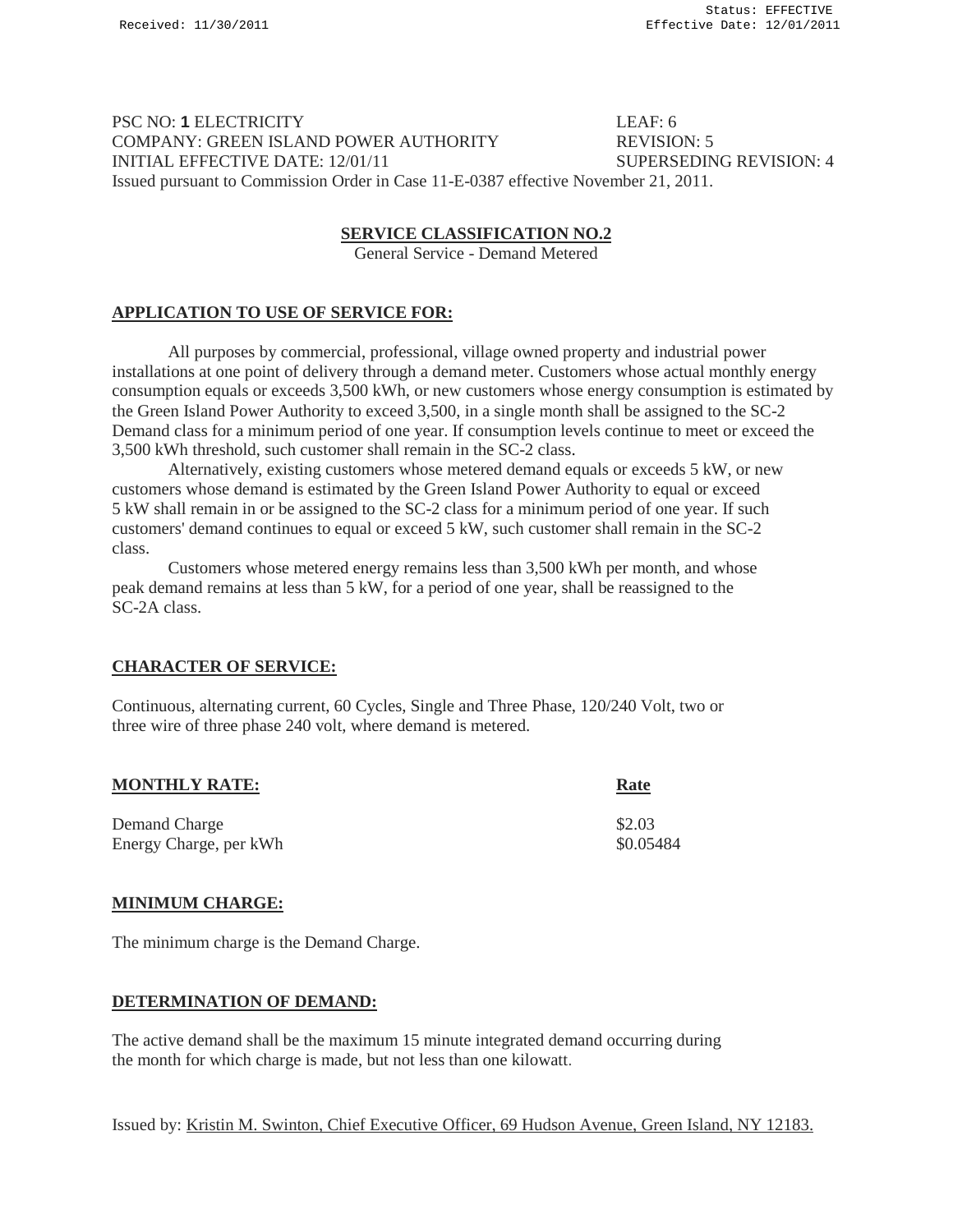# ..DID: 14535 ..TXT: PSC NO: 1 ELECTRICITY LEAF: 7 COMPANY: GREEN ISLAND POWER AUTHORITY REVISION: 1 INITIAL EFFECTIVE DATE: 03/01/01 SUPERSEDING REVISION: 0 STAMPS: RECEIVED: 01/24/01 STATUS: Effective EFFECTIVE: 03/01/01

# SERVICE CLASSIFICATION NO. 2 (CONT'D) General Service - Demand Metered

## TERMS OF PAYMENT:

All bills are due when rendered. Full payment must be received on or before the date shown on the bill to avoid a late payment charge of 1.5% as provided in Rule VIII of the NYMPA generic tariff.

### PURCHASED POWER ADJUSTMENT:

The charges set forth in this service classification shall be subject to a purchased power adjustment as explained in Rule IX of the NYMPA generic tariff.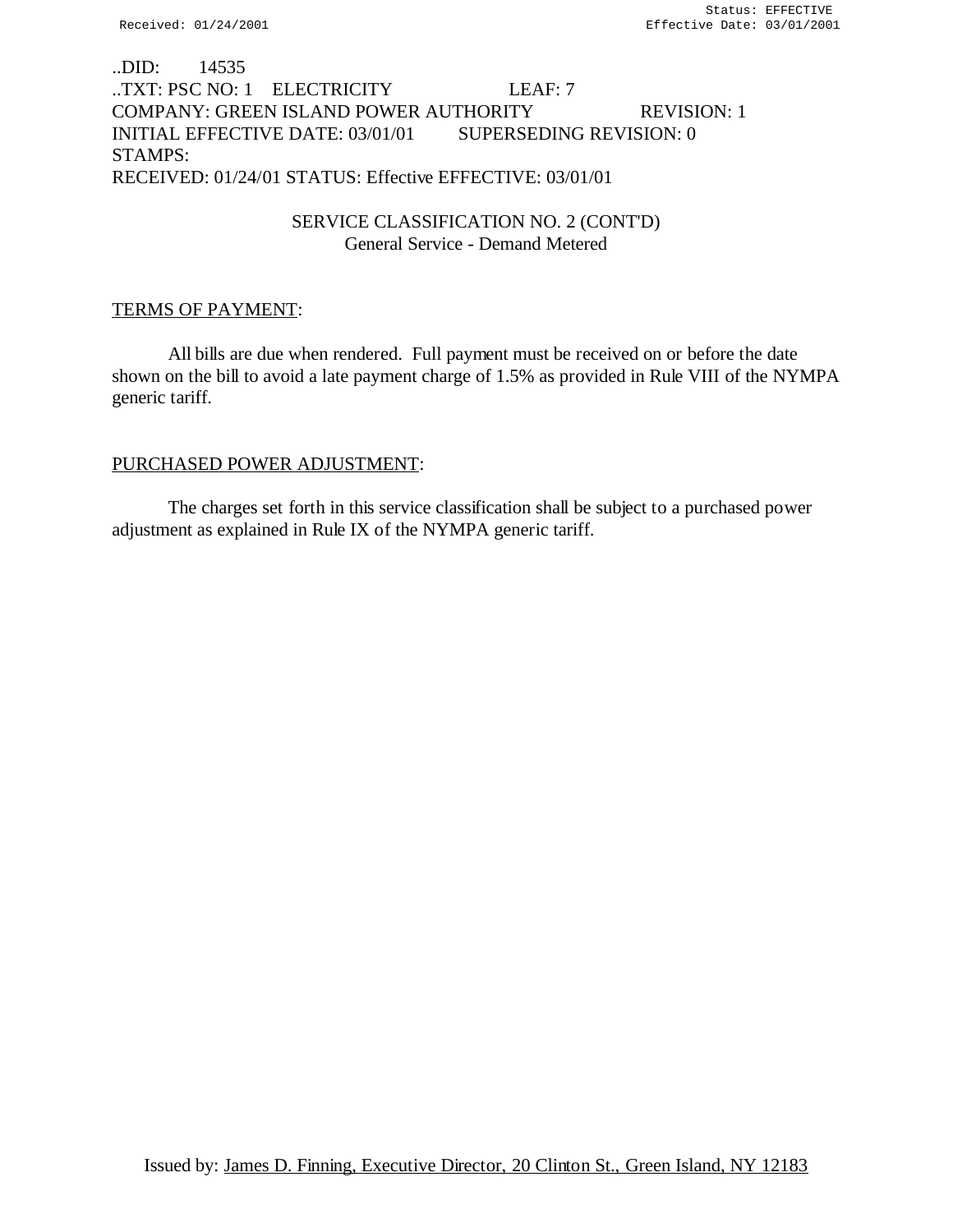# PSC NO: **1** ELECTRICITY LEAF: 8 COMPANY: GREEN ISLAND POWER AUTHORITY REVISION: 4 INITIAL EFFECTIVE DATE: 12/01/11 SUPERSEDING REVISION: 3 Issued pursuant to Commission Order in Case 11-E-0387 effective November 21, 2011.

#### **SERVICE CLASSIFICATION NO. 2A**

General Service- Non-Demand Metered

### **APPLICATION TO USE OF SERVICE FOR:**

All purposes not otherwise described in this tariff. Customers whose actual metered energy, or new customers whose energy is estimated by the Green Island Power Authority to be less than 3,500 kWh per month shall be assigned to the SC-2A class. All other customers whose energy consumption exceeds 3,500 kWh or whose consumption is estimated to be greater than 3,500 kWh shall be subject to the criteria pertaining to the SC-2 Demand tariff.

### **CHARACTER OF SERVICE:**

Continuous, alternating current, 60 Cycles, Single and Three Phase, 120/240 Volts, two or three wire.

| <b>MONTHLY RATE:</b>   | <b>Rate</b> |
|------------------------|-------------|
| <b>Customer Charge</b> | \$1.48      |
| Energy Charge, per kWh | \$.06125    |

#### **MINIMUM CHARGE:**

The minimum charge is the Customer Charge.

#### **TERMS OF PAYMENT:**

All bills are due when rendered. Full payment must be received on or before the date shown on the bill to avoid a late payment charge of 1.5% as provided in Rule VIII of the NYMP A generic tariff.

#### **PURCHASED POWER ADJUSTMENT:**

The charges set forth in this service classification shall be subject to a purchased power adjustment as explained in Rule IX of the NYMP A generic tariff.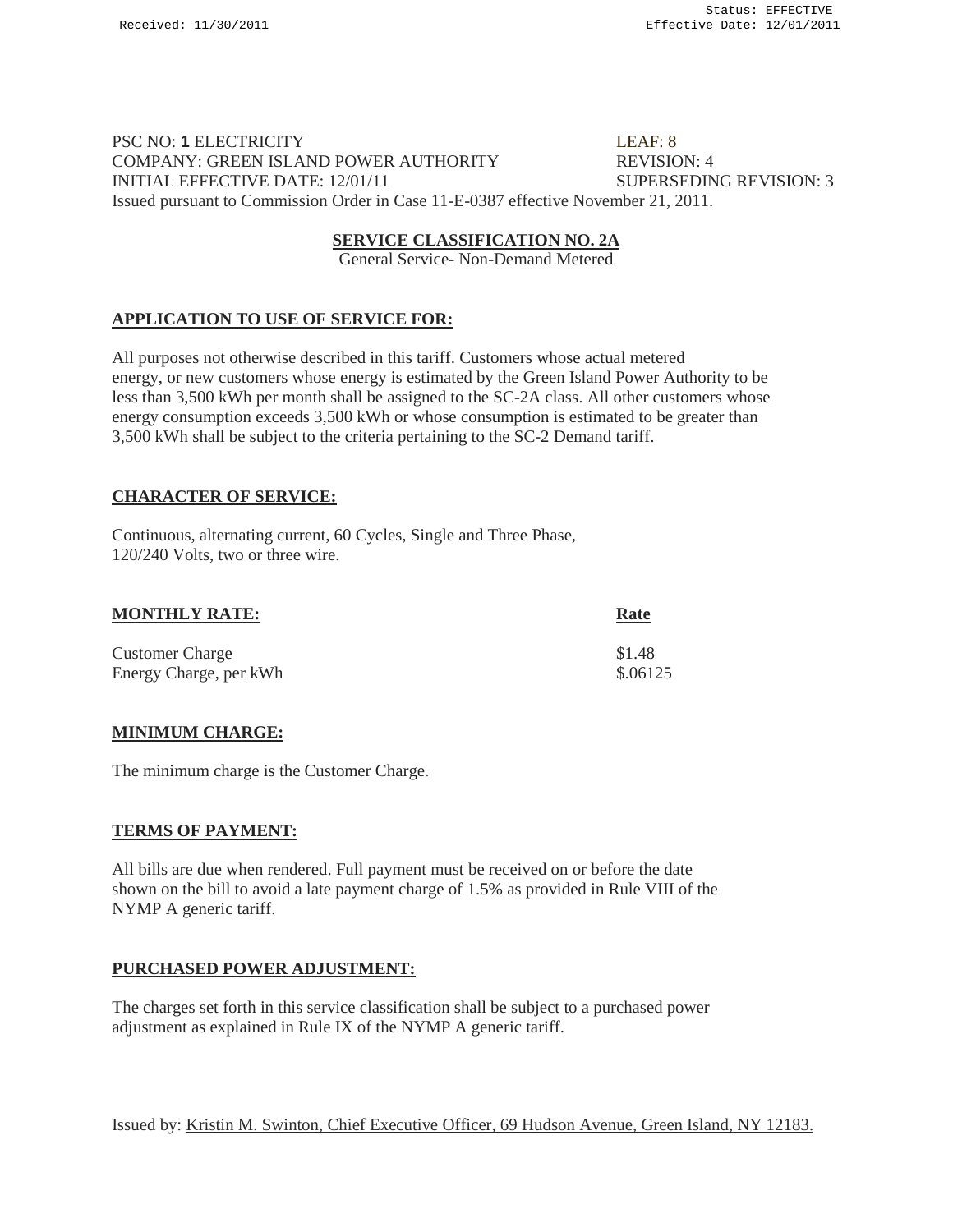# PSC NO: 1 ELECTRICITY LEAF: 9 COMPANY: GREEN ISLAND POWER AUTHORITY REVISION: 3 INITIAL EFFECTIVE DATE: 09/01/10 SUPERSEDING REVISION: 2

# **CHARGES**

# A. RECONNECTION CHARGE:

When service has been discontinued, either by the Green Island Power Authority as provided in Rule (XIII) of the NYMPA generic tariff or at the request of the consumer and the same consumer applies for reconnection of service at the same premises within four (4) months, there shall be a reconnection charge payable before service will be reestablished, in the amounts as follows:

\$25.00 during regular working hours of the Authority, Monday through Friday;

\$50.00 after the regular working hours of the Authority, Monday through Friday; and Saturday, Sunday, and Holidays.

# B. INSUFFICIENT FUNDS CHECK CHARGE:

Any checks received in payment for electric service which are returned to the Green Island Power Authority for insufficient funds or are otherwise dishonored by the bank, shall bear a charge of \$20.00 for each check that has to be processed by the Authority. If two checks have been returned by the bank, the customer who issued the dishonored checks may be required by the Authority to render future payments by cash, money order, certified or cashier's check.

Post-dated checks shall be returned to the customer as invalid for the transaction.

Only United States currency shall be accepted for payment of accounts due the Authority

# C. POLE ATTACHMENT RATES:

Issued in compliance with PSC Order issued May 9, 2007 in Case 06-E-1427: For a cable system operator or telecommunications carrier who has a franchise to operate within the Authority's service territory and who has executed a pole attachment agreement with the authority which permits attachments to the electric system poles owned solely or jointly by the Authority, the annual pole attachment rate is as follows:

Cable system operator \$8.51

Telecommunications carrier \$8.51

Issued by: John J. Brown, 69 Hudson Avenue, Green Island, NY 12183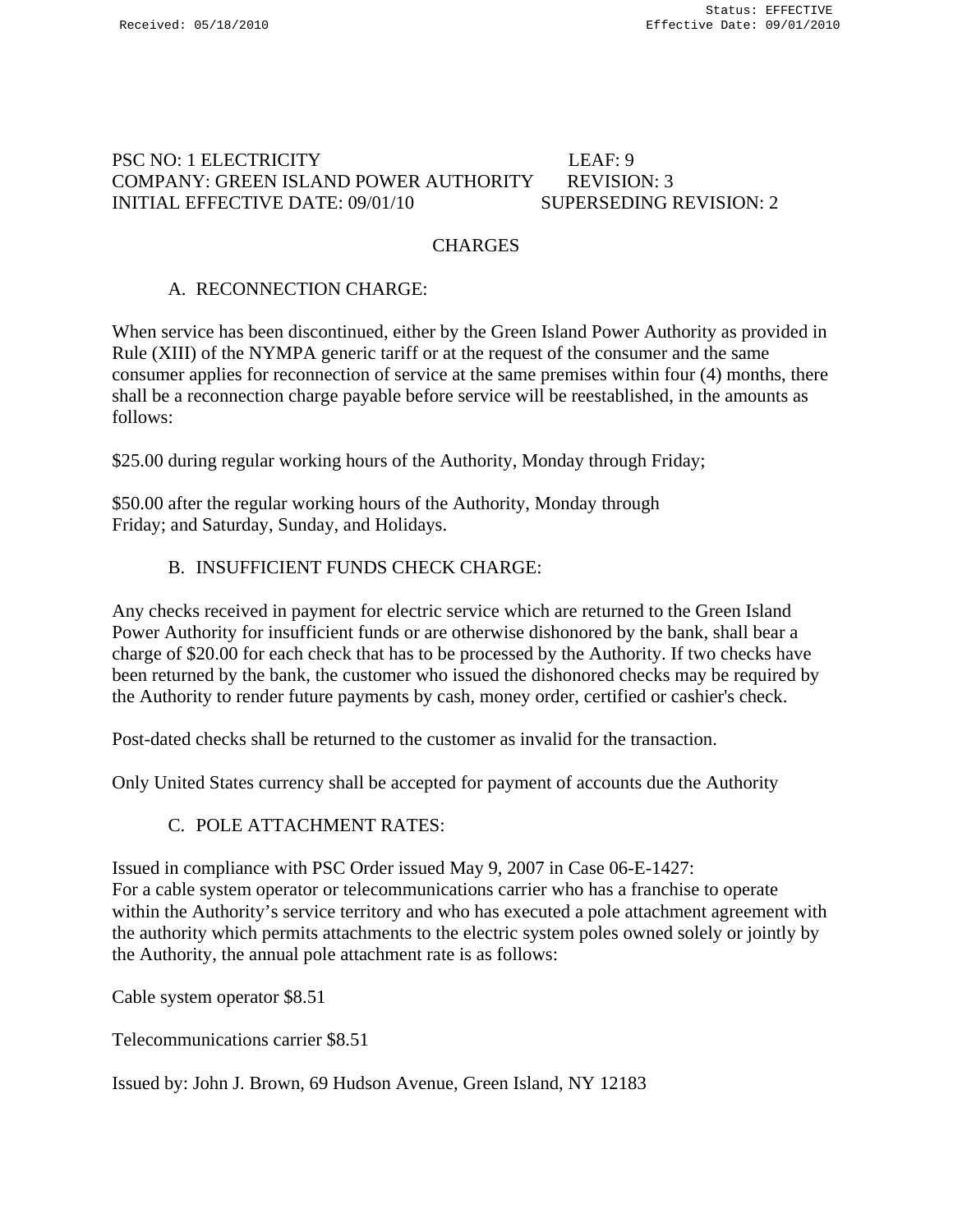PSC NO: **1 ELECTRICITY** LEAF: 10<br>
COMPANY: GREEN ISLAND POWER AUTHORITY REVISION: 2 COMPANY: GREEN ISLAND POWER AUTHORITY INITIAL EFFECTIVE DATE: 2/1/2018 SUPERSEDING REVISION: 1 Issued in compliance with Commission Order issued December 19, 2017 in Case 09-M-0311.

RESERVED FOR FUTURE USE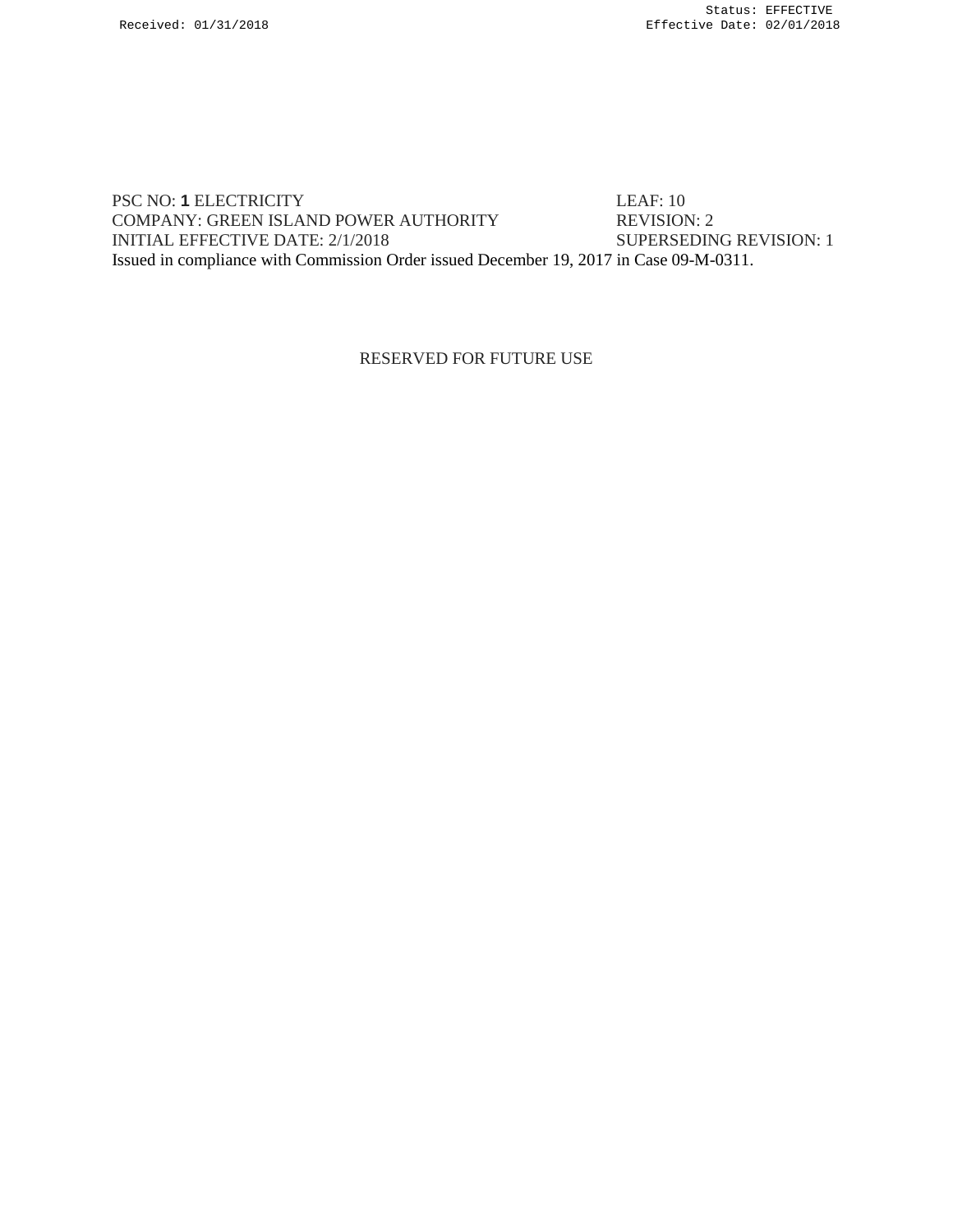### PSC No. 1 – Electricity LEAF: 11 Company: Green Island Power Authority REVISION: 1 Initial Effective Date: 12/1/2011 SUPERSEDING REVISION: 0 Issued pursuant to Commission Order in Case 11-E-0387 effective November 21, 2011.

#### SERVICE CLASSIFICATION NO. 3 Private Outdoor Lighting

#### APPLICABLE TO USE OF SERVICE FOR:

Private outdoor lighting, including traffic signals, where suitable Company overhead facilities exist for regular distribution purposes, except that one pole and one span of overhead secondary will be extended per light when necessary. Monthly charges are assessed at a flat rate per fixture.

#### CHARACTER OF SERVICE:

Group-metered service, photo-electrically controlled for dusk to dawn illumination for approximately 4200 hours per year, with energy supplied at 60 Hertz and at appropriate voltages designated by the Company. The Company will own, operate and maintain the facilities as required.

Rate

#### MONTHLY RATE:

| Facilities Charge, per fixture |        |
|--------------------------------|--------|
| All fixtures                   | \$1.25 |

#### MINIMUM CHARGE:

The minimum charge shall be the facilities charge.

#### TERMS OF PAYMENT:

All bills are due when rendered. Full payment must be received on or before the date shown on the bill to avoid a late payment charge of 1.5% as provided in Rule VIII of the NYMPA generic tariff.

#### BASE PURCHASED POWER PER KILOWATT-HOUR:

The base purchased power cost per kilowatt-hour pursuant to Rule IX.B of the NYMPA generic tariff is \$.07167.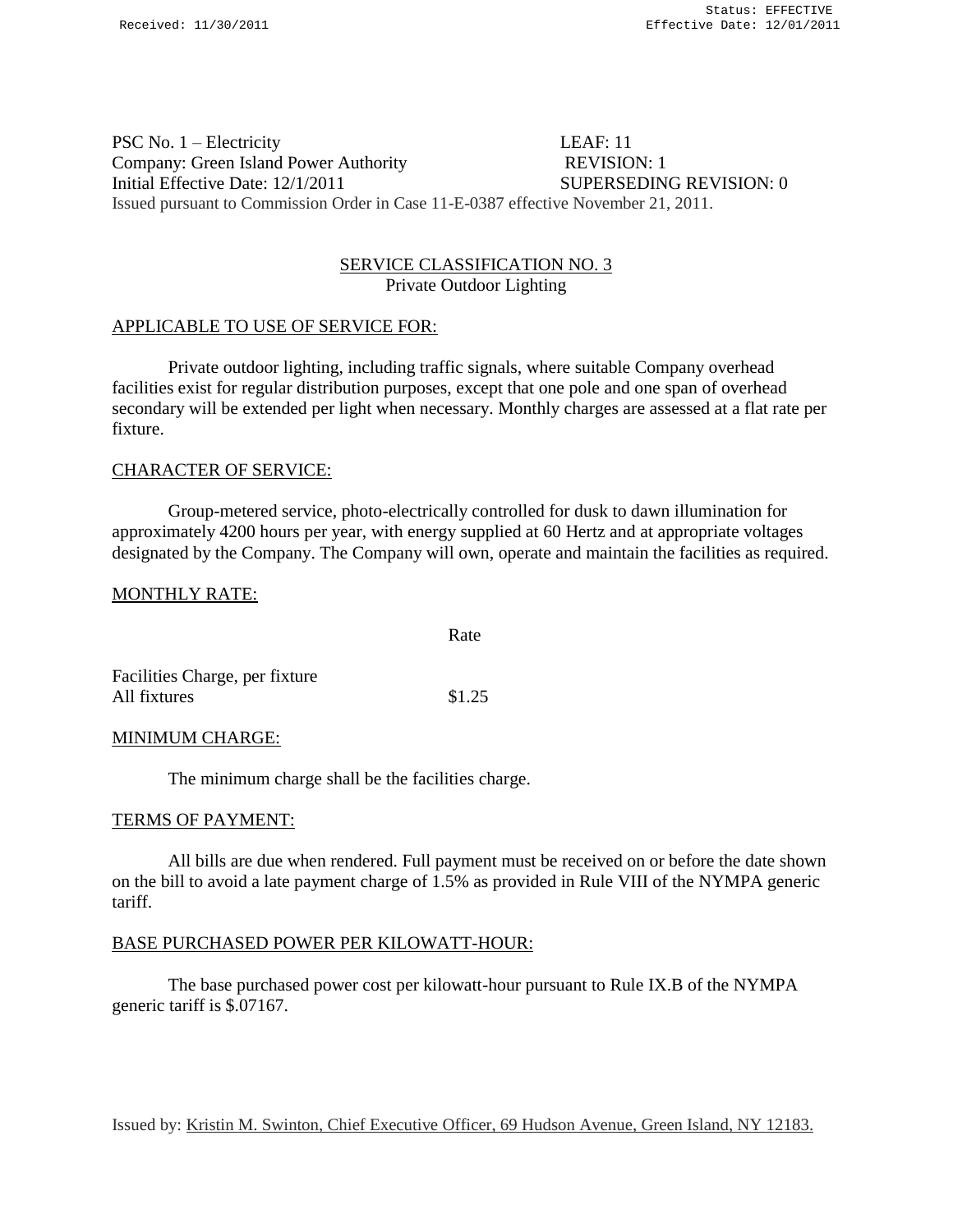PSC No. 1 – Electricity LEAF: 12 Company: Green Island Power Authority REVISION: 1 Initial Effective Date: 12/01/2011 SUPERSEDING REVISION: 0 Issued pursuant to Commission Order in Case 11-E-0387 effective November 21, 2011.

# SERVICE CLASSIFICATION NO. 3 (CON'T) Private Outdoor Lighting

### FACTOR OF ADJUSTMENT:

The factor of adjustment pursuant to Rule IX.D of the NYMPA generic tariff is 1.049334.

#### PURCHASED POWER ADJUSTMENT:

All kilowatt-hours sold under this service classification shall be subject to Purchased Power Adjustment Charges in accordance with Leaf 13 of the Green island Power Authority Tariff and consistent with Rule IX of the NYMPA generic tariff.

#### TERM OF SERVICE:

The negotiated term of service shall be as specified in the Service Agreement. After the initial term of service, the Company shall continue to provide and the customer shall continue to take service under the terms of this tariff and the accompanying Service Agreement until either party terminates upon six months written notice.

#### SPECIAL PROVISIONS:

Eligibility Criteria: A new or existing customer who meets all eligibility requirements stated below shall be eligible to take service in accordance with the rates, charges and provisions set forth under this Service Classification.

1. Customer adds incremental load by (a) constructing a new facility; or (b) expanding an existing facility; or (c) adding facilities or equipment to an existing site; or (d) adding facilities through the redevelopment of a vacant or inactive site, including land or buildings which have been previously developed; or (e) the customer has an option to relocate its facility or equipment and provides evidence to the Company's satisfaction of such an option, subject to a confidentiality agreement, and

2. Customer shall apply for service under this Service Classification prior to the addition of load as described in Requirement (1) above.